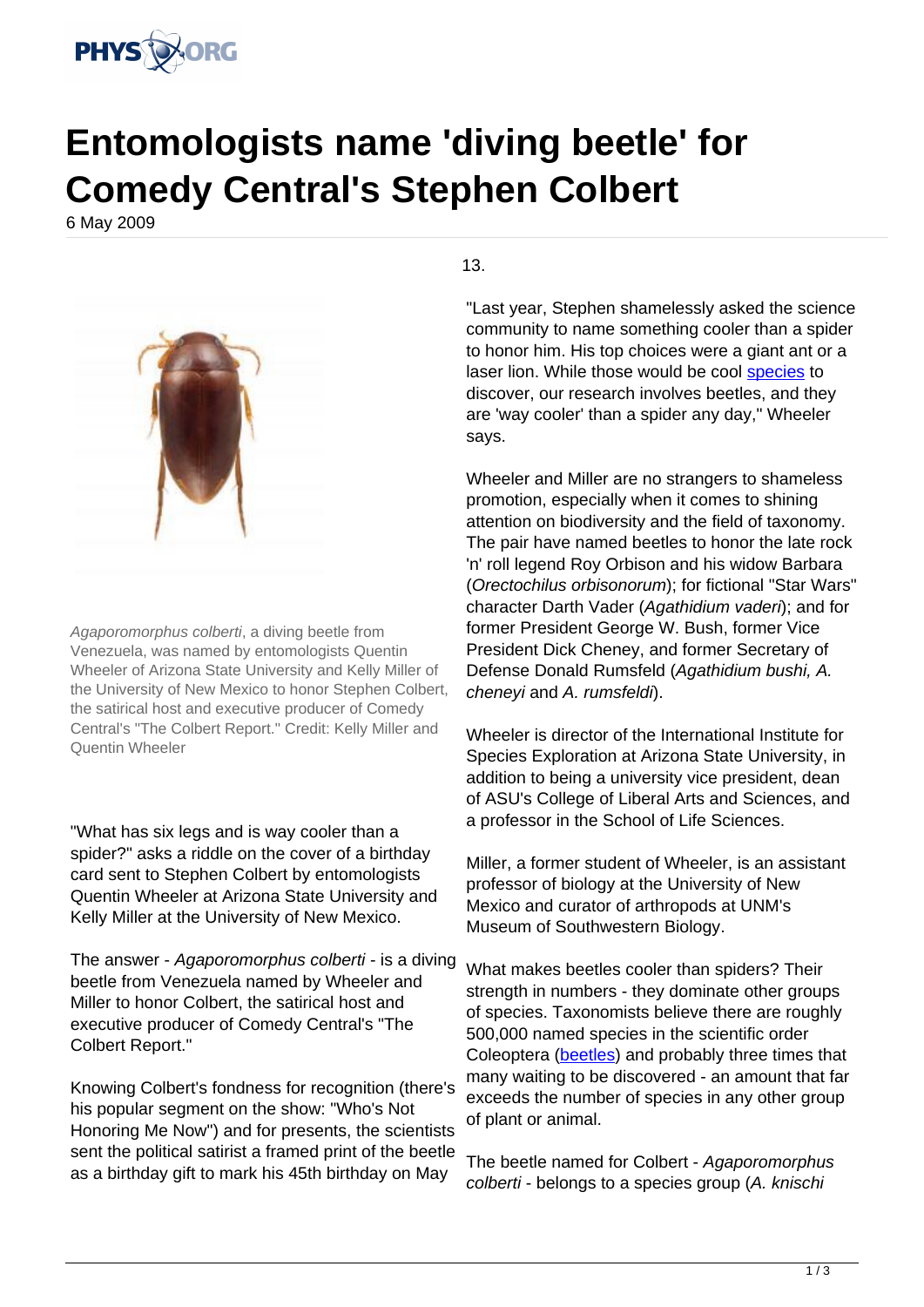

Zimmerman) based on the common presence of a pair of rows of fine setae on the dorsal surface of the male's reproductive organs.

There are about 1.8 million species that have been Agaporomorphus colberti is at: described since Carolus Linnaeus initiated the modern systems for naming plants and animals in the 18th century. Scientists estimate there are between 2 million and 100 million species on Earth, Source: Arizona State University ([news](http://www.physorg.com/partners/arizona-state-university/) : [web\)](http://www.asu.edu/) though most put that number closer to 10 million. Even with some 20,000 new species discovered each year, there are many that will go out of existence before being studied.

"Charting the species of the world and their unique attributes are essential parts of understanding the history of life," Wheeler says. "It is our own selfinterest as we face the challenges of living on a rapidly changing planet."

That urgency is shared by Miller and others, including Harvard biologist and conservationist E.O. Wilson, in their quest to draw attention to biodiversity.

"In a time when new planets are being found around other stars and people are wondering whether life exists elsewhere in the universe, many people aren't aware of how much is not known about life on our own planet," says Miller. "Opportunities like this help boost awareness of the vast diversity that remains undiscovered on Earth, and of taxonomy, the science that seeks to discover it."

Wheeler adds: "Naming a beetle for Stephen Colbert is in sync with the institute's goal to popularize science."

As another part of its public awareness campaign, the International Institute for Species Exploration at Arizona State University annually unveils the top 10 new species described in the previous year. The list of top 10 new species from 2008 will be announced May 23, a date that coincides with the birth of Linnaeus.

The top 10 new species are selected by an international committee of taxonomists - scientists responsible for species exploration and

classification. Last year's list is at: <http://species.asu.edu>.

More information: More information about [www.mapress.com/zootaxa/2008/f/z01859p068f.pd](http://www.mapress.com/zootaxa/2008/f/z01859p068f.pdf)  $f$ .